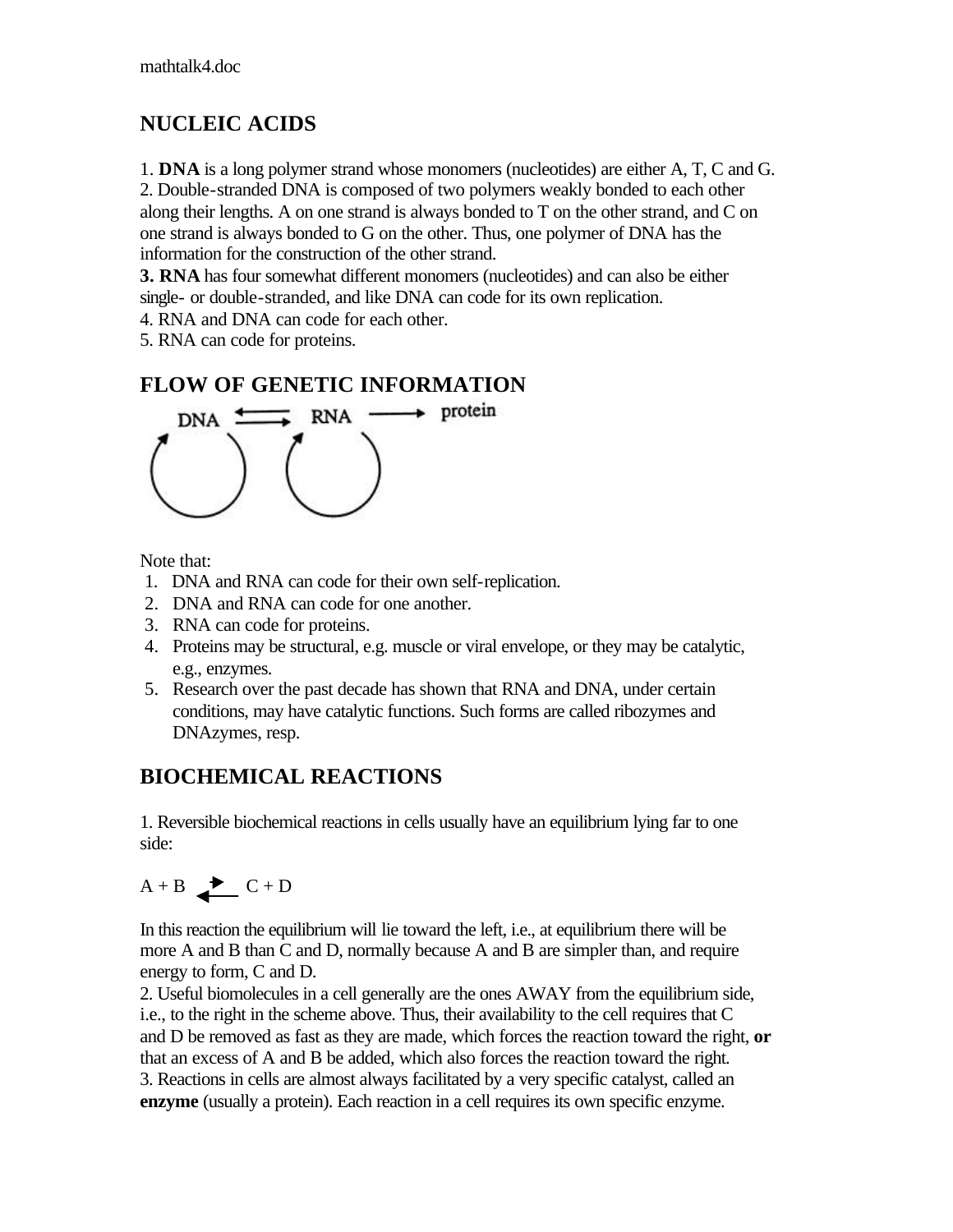## **FLOW SHEET FOR SPECIFIC IMMUNE RESPONSES**

#### Cell-mediated Humoral

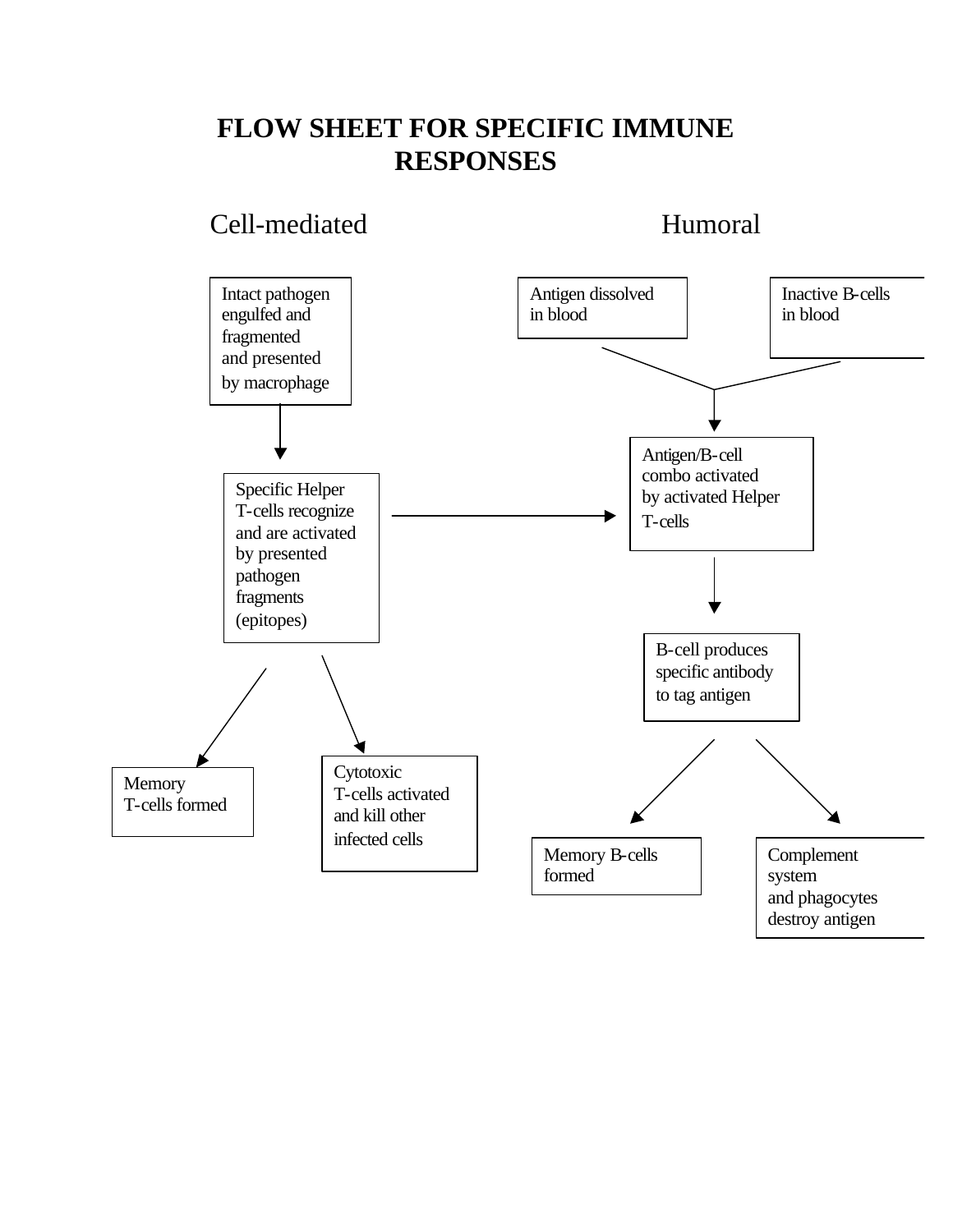### **CLONAL SELECTION MODEL FOR LYMPHOCYTE ACTIVATION**

# A SIMILAR MODEL IS APPLICABLE TO T-CELLS AND B-CELLS, BOTH OF WHICH ARE LYMPHOCYTES

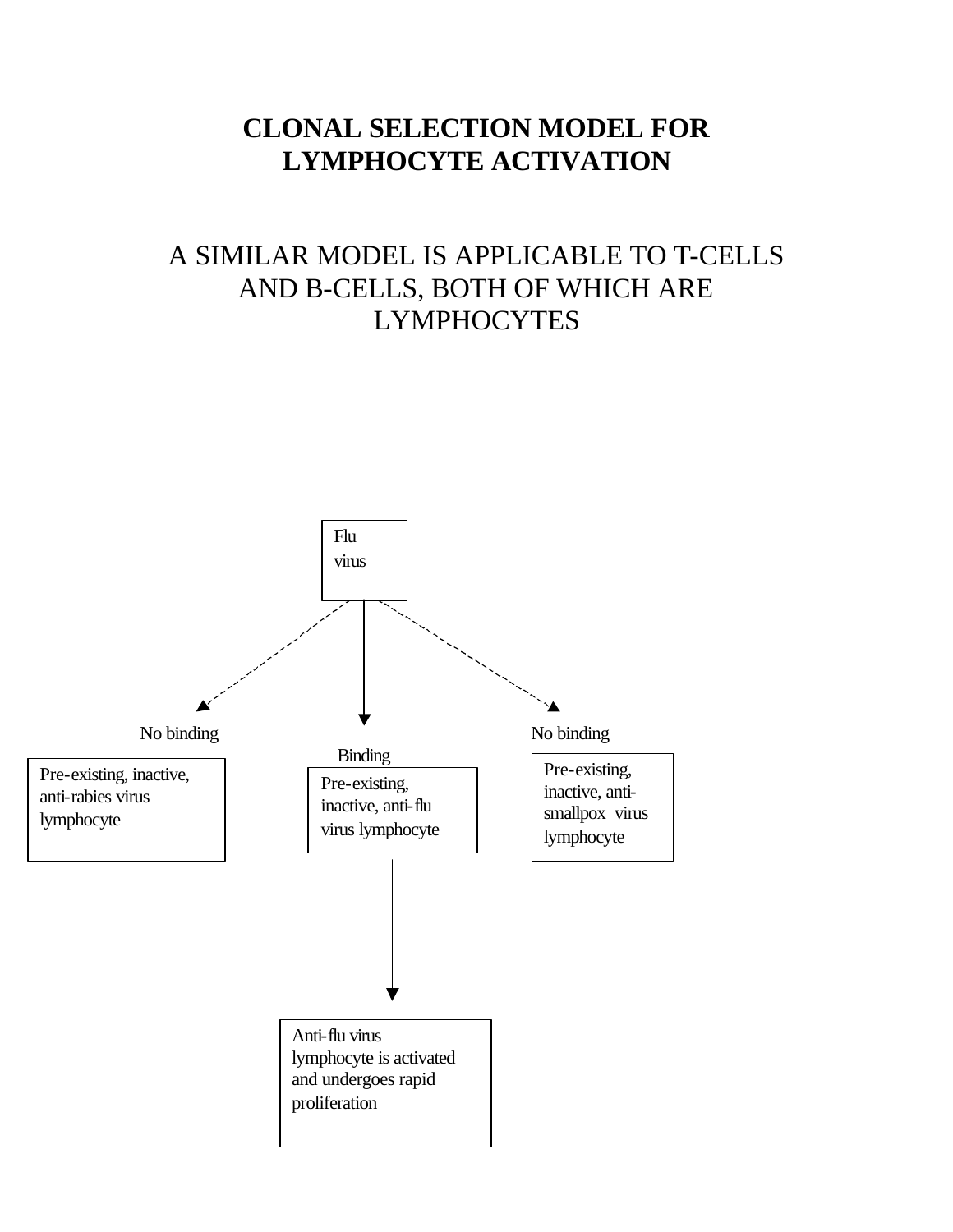#### **THE HUMAN IMMUNODEFICIENCY VIRUS**

HIV has a somewhat spherical lipid covering, which is imbedded with gp120 sugarprotein projections. The virus contains 2 identical pieces of s.s. RNA and some proteins.

The gp120 projections recognize and bind to CD4 protein on Helper T-cells and macrophages.

The HIV RNA is inserted into the attached cell.

Inside the cell, HIV RNA information is converted to HIV DNA information ("provirus") and inserted into the cell's own DNA.

The HIV DNA provirus contained in the cell's DNA directs the cell's metabolic machinery to make gp120 proteins on the cell surface and to make new HIV RNA, which buds off the cell's surface, taking some of the gp120 sugar-protein with it.

HIV triggers the specific immune/antibody responses, which are found clinically and are used for diagnosis. Like all RNA viruses, HIV is highly mutable and requires a completely new response for each new mutant. Some parts of the virus mutate very frequently and some parts seldom do (they are conserved).

Gradually the infection kills all the Helper T-cells in the body, but the exact mechanisms are not understood. The main clinical complication is that killing the Helper T-cells shuts down both the cell-mediated and the humoral specific immune responses.